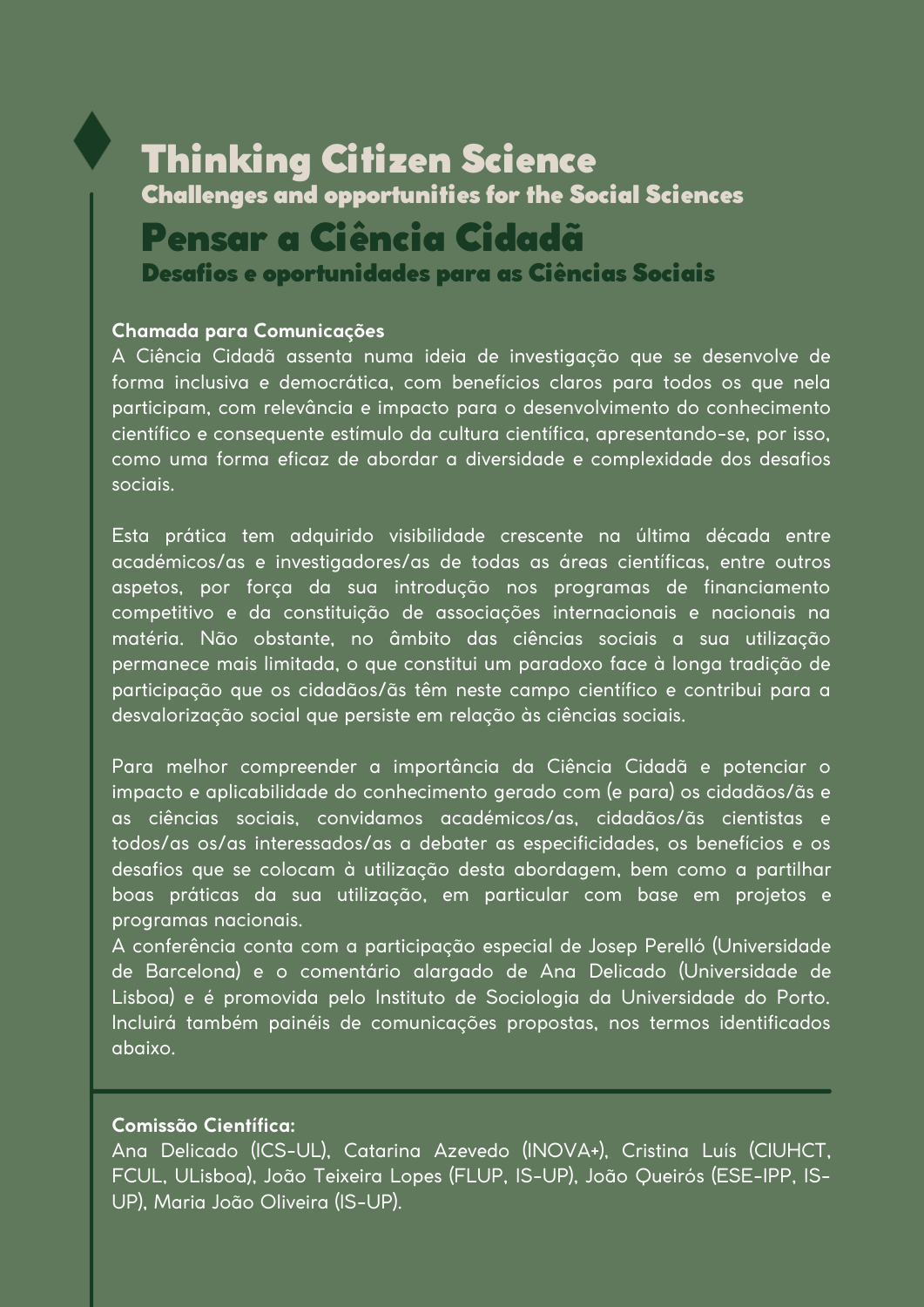

## **Propostas de comunicação:**

- A submissão de propostas de comunicação deve fazer-se através do email [cienciacidada.isup@gmail.com](mailto:cienciacidada.isup@gmail.com) com indicação dos seguintes elementos: autoria/as, título, 3 a 5 palavras-chaves e resumo (150- 200 palavras), com indicação clara se apresenta um caso prático e, se aplicável, ODS em que se enquadra o trabalho.

- Cada pessoa poderá propor até 2 resumos em que seja (co)autor/a.
- Não há limite ao número de autores por comunicação.
- A submissão de resumos pode ser realizada em português ou inglês.
- A avaliação dos resumos compete à Comissão Científica.
- A participação na conferência é totalmente gratuita.

Data-limite: 30 de junho 2022 (17h de Lisboa)

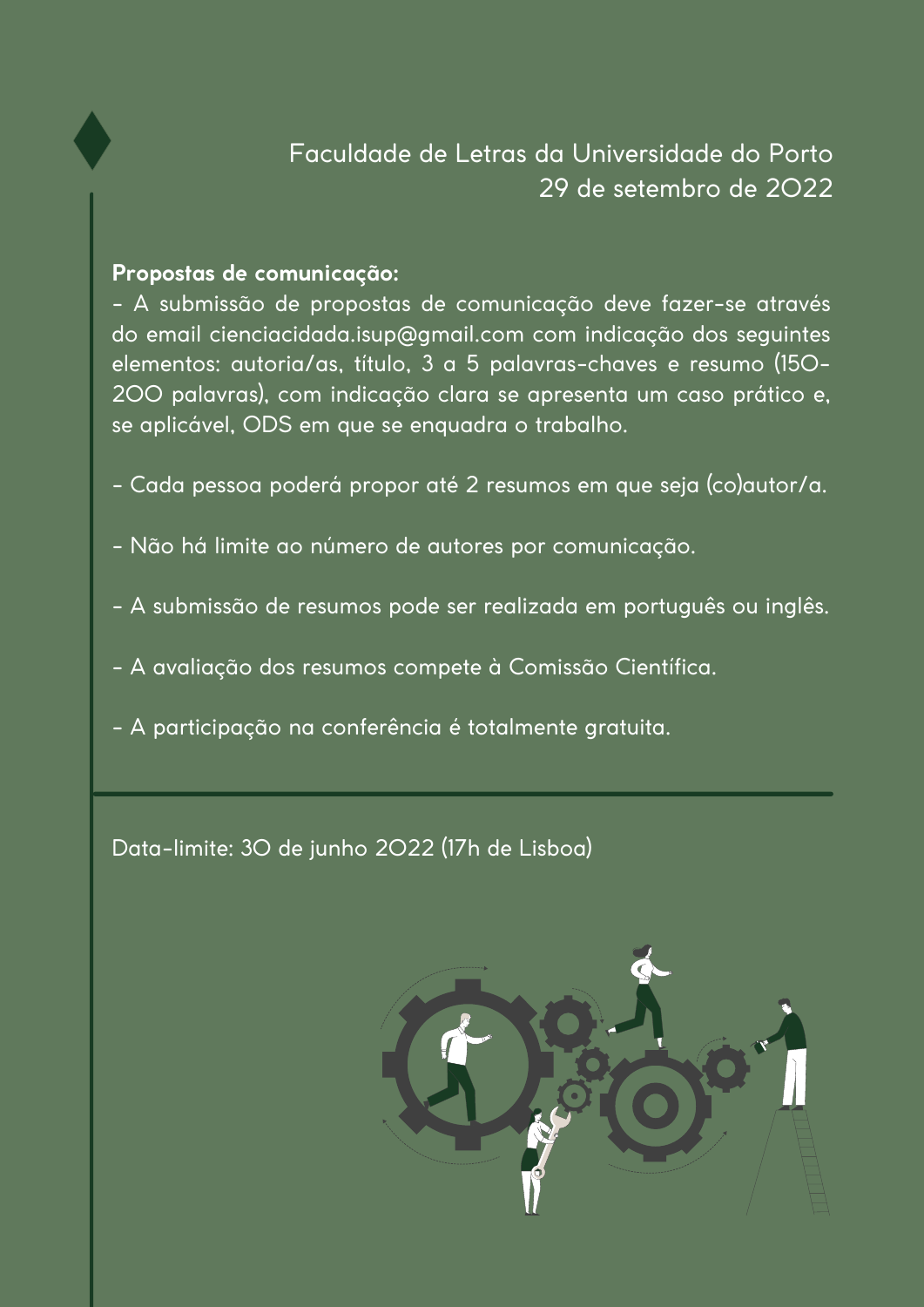# Thinking Citizen Science Challenges and opportunities for the Social Sciences Pensar a Ciência Cidadã Desafios e oportunidades para as Ciências Sociais

### **Call for communications**

Citizen Science is based on an idea of research that is developed in an inclusive and democratic way, with clear benefits for all those who participate in it, with relevance and impact for the development of scientific knowledge and consequent stimulation of scientific culture. It is therefore an effective way to address the diversity and complexity of social challenges.

This practice has gained increasing visibility in the last decade among academics and researchers from all scientific areas, among other reasons, due to its introduction into competitive funding programs and the constitution of international and national associations in the field. However, within the social sciences use of Citizen Science remains more limited, which is a paradox given the long tradition of participation that citizens have in this scientific field, and which contributes to the social devaluation that persists in relation to the social sciences.

To better understand the importance of Citizen Science and enhance the impact and applicability of the knowledge generated for (and with) citizens and for the social sciences, we invite academics, citizen scientists and all those interested, to discuss the characteristics, benefits and challenges of using this approach, as well as to share good practices from practical applications, in particular embedded in any national projects and programmes.

The conference is promoted by the Institute of Sociology of the University of Porto and counts with the special participation of Josep Perelló (University of Barcelona) and the extended commentary by Ana Delicado (University of Lisbon). It will also include sessions for communications selected via an open call, in line with the terms identified below.

### S**cientific Committee:**

Ana Delicado (ICS-UL), Catarina Azevedo (INOVA+), Cristina Luís (CIUHCT, FCUL, ULisboa), João Teixeira Lopes (FLUP, IS-UP), João Queirós (ESE-IPP, IS-UP), Maria João Oliveira (IS-UP).